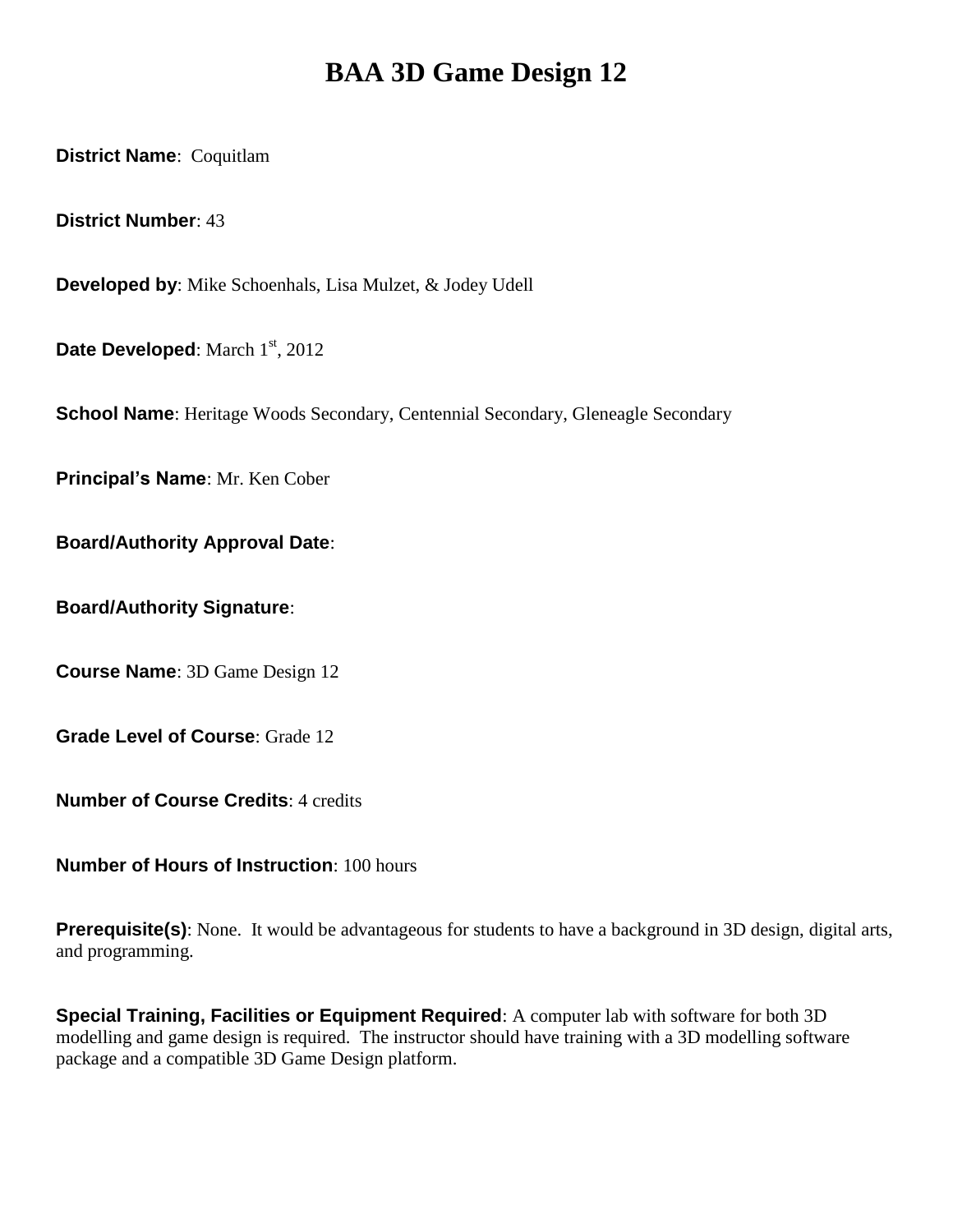**Course Synopsis**: 3D Game Design is a 'how to' course designed to teach the fundamental philosophies of game design and apply them in a hands-on manner using a step-by-step process. For students, the majority of their class time in this course will be dedicated to the applied creation of their own working 3D game.

**Rationale**: 3D Game Design and its various related fields of work are viable occupations for students in BC. A course like this gives students an experience in this field prior to committing to a post-secondary program. With the emergence of free and inexpensive software tools, schools can offer this course in a budget conscious manner.

| Unit/Topic | <b>Title</b>                              | <b>Time</b> |
|------------|-------------------------------------------|-------------|
| Unit 1     | Introduction to 3D Game Design & Planning | 10 Hours    |
| Unit 2     | Modelling for Game Design                 | 20 Hours    |
| Unit 3     | Colour and Texture for 3D Models          | 10 Hours    |
| Unit 4     | <b>Rigging Models</b>                     | 5 Hours     |
| Unit 5     | <b>Animation for 3D Game Sprites</b>      | 10 Hours    |
| Unit 6     | Level Design                              | 30 Hours    |
| Unit 7     | Introduction to Scripting & Programming   | 10 Hours    |
| Unit 8     | Testing and Publishing a 3D Game          | 5 Hours     |
|            | 100 Hours                                 |             |

## **Unit/Topic/Module Descriptions**:

**Unit 1**: Introduction To 3D Game Design & Planning (10 hours)

- 1. 3D Game Design snapshot Students….
	- a. Describe the overall process and workflow of 3D Game Design
- 2. The History of Video Games Students will…
	- a. Demonstrate the timeline and progression of video game development and design
- 3. Careers in 3D Game Design Students will…
	- a. Describe a career of interest in 3D Game Design
		- i. skills necessary
		- ii. job markets
		- iii. working conditions
- 4. Creating A Game Concept Students will…
	- a. Identify and discuss the elements of a great game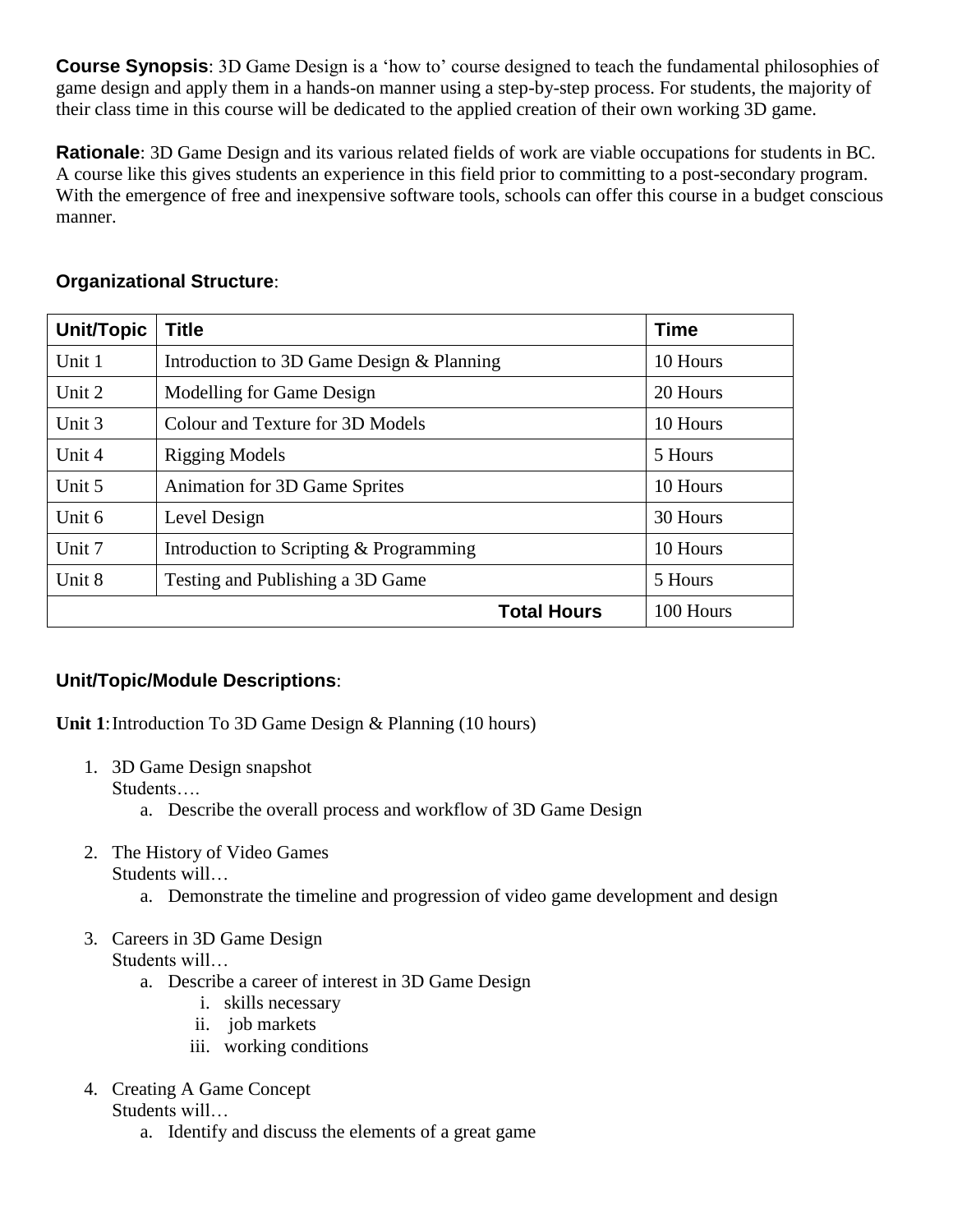- b. Design and pitch their own game concept to the class
- 5. Introduction to the Game Design Document Students will:
	- i. Describe various games to see how story is conveyed
	- ii. Demonstrate proficiency in game story development through a Game Design Document
	- iii. Describe a game world and how it will be developed
	- iv. Create non-linear game design through the creation of flow charts or mind maps

#### **Unit 2:** Modelling For 3D Game Design (20 Hours)

- 1. Character Design
	- a. Students will:
		- i. Develop strategies of design that lend to good character persona for animation
		- ii. Create a Traits Triangle for character's personalities
		- iii. Express the importance of effective character design
		- iv. Create memorable game characters that meet criteria for: memorability and appeal
		- v. Indentify and apply basic strategies to create dynamic 3D models with low polygon counts
		- vi. Create character rotoscopes and use them in game character creation

#### 2. Game Props

- a. Students will:
	- i. Demonstrate a thorough knowledge of compositional models using both 2D and 3D strategies
	- ii. Develop game props that support the theme of a game design

#### **Unit 3**:Character/Model Unwrap and Texturing (10 Hours)

- 1. Unwrapping Process
	- a. Students will:
		- i. Plan a character texture map to utilize differing needs for character detail
		- ii. Prepare a model for texturing through the unwrapping process
- 2. Colour and Texture for 3D Models
	- a. Students will:
		- i. Develop texture strategies that economize and reflect appeal in character development
		- ii. Create basic and complex colours and textures for models

#### **Unit 4**:Character and Model Rigs (5 Hours)

- 1. Creating bones
	- a. Students will:
		- i. Learn how to assign model mesh to a bone for animation
		- ii. Create a naming convention for bone structures
- 2. Model Rigs
	- a. Students will:
		- i. Prepare a 3D model for basic animation by creating a standard bone rig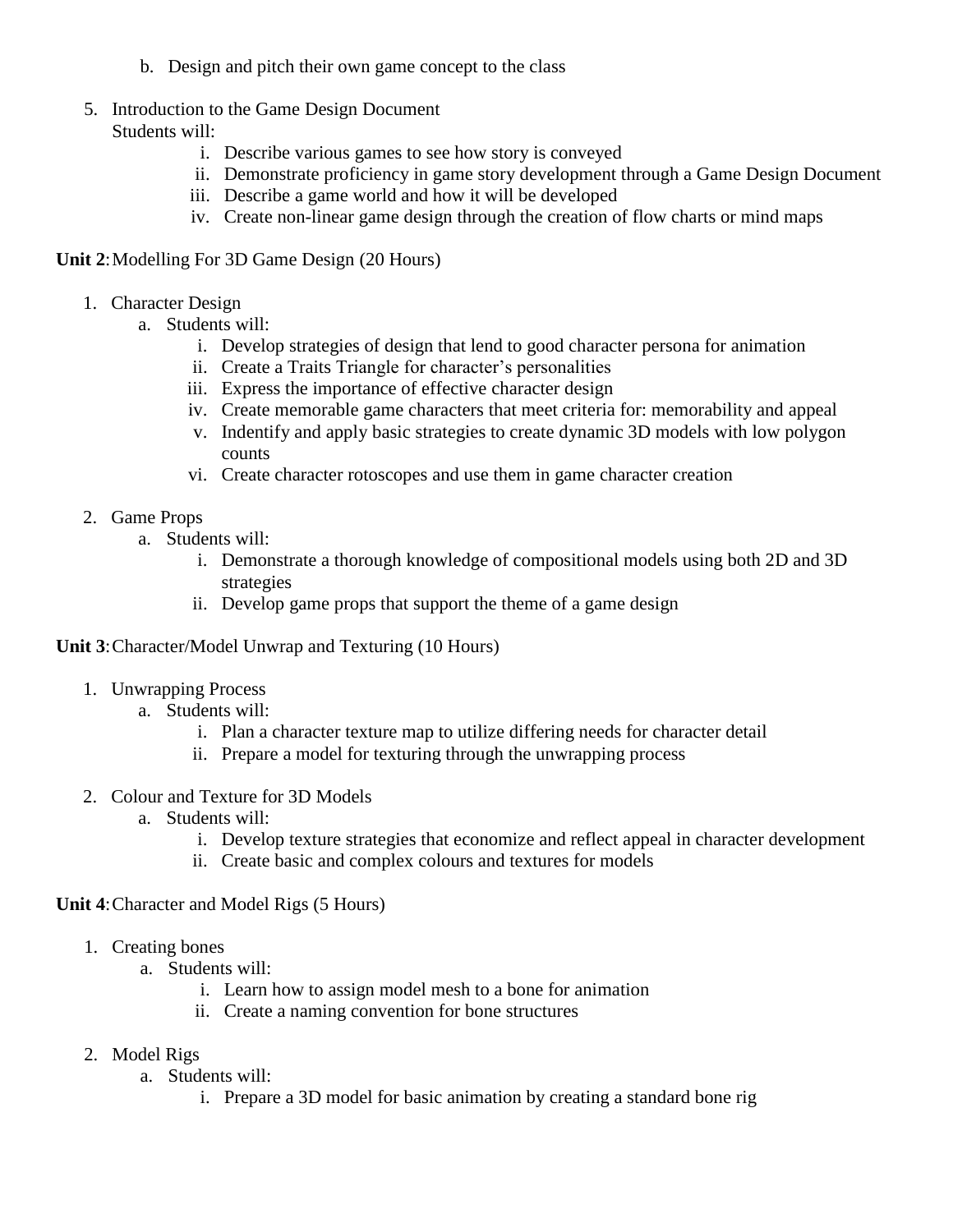#### **Unit 5**:Animation for 3D Game Sprites (10 Hours)

- 1. Principles of animation
	- a. Students will:
		- i. Identify and describe the Principles of Animation noting their importance
		- ii. Identify each of the Principles of Animation and how they apply to 3D Game Design
		- iii. Comprehend the timeline of animation
- 2. Process of animation
	- a. Students will:
		- i. Demonstrate a proficiency in the process of animation
		- ii. Export animation in formats appropriate for a final product
		- iii. Create specific actions for characters as needed in a game design document

#### **Unit 6**:Level Design (30 Hours)

- 1. Interior Design
	- a. Students will:
		- i. Produce rooms for a specific environment
		- ii. Connect rooms via doors, elevators and portal devices
- 2. Textures
	- a. Students will:
		- i. Apply wad based textures for efficiency
		- ii. Create a texture and add it to an existing wad
- 3. Lighting
	- a. Students will:
		- i. Discuss how light affects the mood of an environment
		- ii. Recognize how light changes depending on its source (ambient, klieg and sunlight)
		- iii. Use various lighting schemes for effect
- 4. Camera Control
	- a. Students will:
		- i. Describe various ways camera control can be used in game design
		- ii. Apply a camera setup to a game environment
- 5. Particle/Visual Effects
	- a. Students will:
		- i. Describe the use of particle systems to create atmospheric and visual effects
		- ii. Plan and utilize a particle system in a game
- 6. Sound Design
	- a. Students will:
		- i. Describe the effect soundscape has on game play
		- ii. Manage and create sound effects, dialogue and music for game play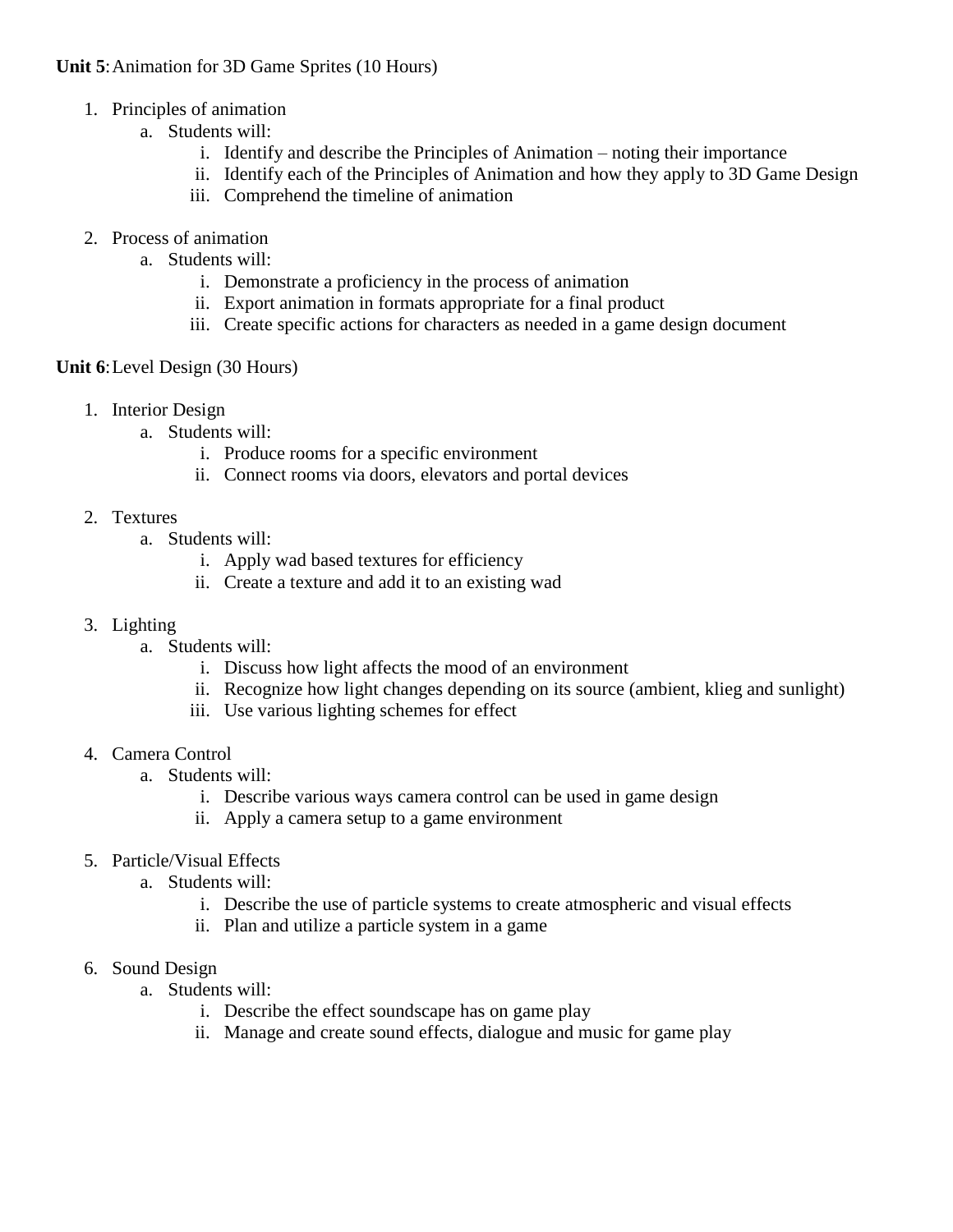### 7. Motion Control

- a. Students will:
	- i. Describe options for controlling user interaction with the game avatar
	- ii. Apply motion controls to both user controlled and computer controlled sprites that affect:
		- Collision detection
		- Waypoints & pathing
		- Triggers
- 8. Exterior Environments
	- a. Students will:
		- i. Produce an environment that reflects an outdoor appearance
		- ii. Create and use texture maps for atmospheric purposes
- 9. GUI Interfaces
	- a. Students will:
		- i. Identify and describe the purpose of a GUI and HUD panels
		- ii. Develop a custom GUI or HUD for a game design

**Unit 7:** Introduction to Scripting and Programming (10 Hours)

Note: this unit is taught so that students can manipulate code rather than create it. 3D Game Engines are difficult to start from scratch and very time consuming. Many companies in the 3D game industry purchase ready-made 3D game engines that only require code manipulation.

- 1. Introduction To Scripting
	- a. Students will:
		- i. Identify the main structures and logic of code
		- ii. Annotate code
		- iii. Identify and describe the process of debugging
		- iv. Manipulate and modify code

**Unit 8:** Beta Testing and Publishing a 3D Game (5 Hours)

- 1. Game Balance
	- a. Students will:
		- i. Identify the stages of a software release life cycle
		- ii. Evaluate a game for its user readiness
		- iii. Play-test a game for difficulty and gaming experience
		- iv. Adjust a game according to feedback of game balance testing
- 2. Publishing
	- a. Students will:
		- i. Publish a game to a specific format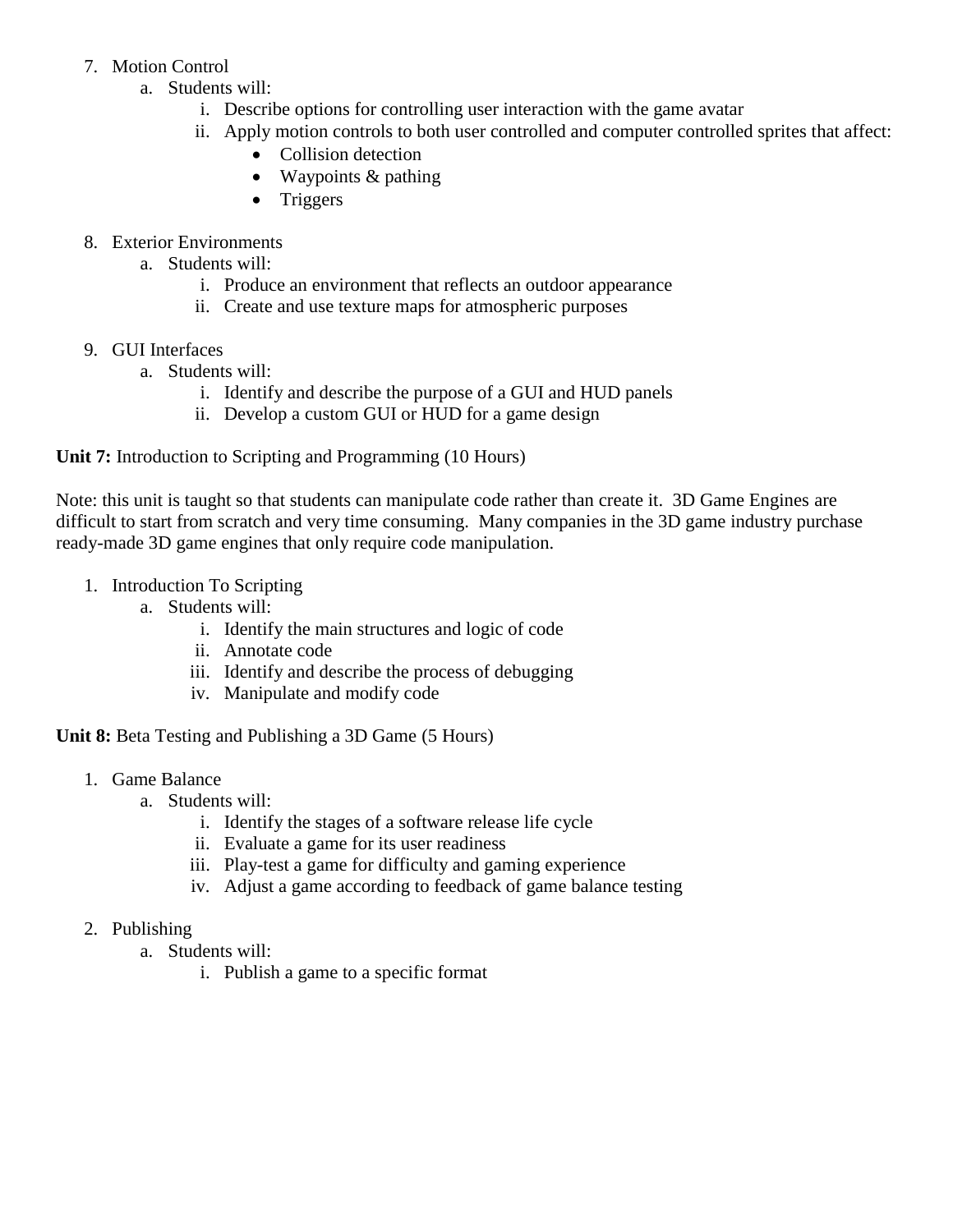## **Instructional Component**:

The learning outcomes will be achieved through...

- **Instructor Demonstrations:** Students will be introduced to major concepts through demonstrations. Students will first see a practical application of the concept (examples), watch a demonstration of the concept applied, and then practice the **application** on their own.
- **Practice:** As this course will be taught through the **creation** of a game as a final project, students will learn through **exploration** and **application** of their work on their individual games.
- **Analysis:** Examples will be used throughout the course to provide students with the opportunity to evaluate and analyze games for their effectiveness in course concepts. Students will also game test each other's work and provide feedback on game play.
- **Research:** Although major concepts will be introduced by the instructor, game development has a wide online community that can be utilized to expand and further explore game design. The instructor will highlight online resources that students can use as a starting point for further exploration of game design.
- Class **Discussions** will be used to introduce topics. Students will be encouraged to evaluate the importance of the topic to good game design and the factors that lead to successful application.

## **Assessment Component**:

- Effective formative assessment via:
	- o Clearly articulated and understood learning intentions and success criteria
	- o Questions posed by students, peers and teachers to move learning forward Discussions and dialogue
	- o Feedback that is timely, clear and involves a plan
	- o Students are resources for themselves and others peer and self-assessment
	- o Student ownership

Formative assessment used to adapt learning experiences and inquiry plans on an on-going basis to meet specific learning goals.

Development, awareness and action, based upon metacognition intended to lead to learner independence and self-coaching.

Summative Assessment:

Summative assessments will be determined as students demonstrate proficiency/mastery toward particular learning outcomes. Summative assessments and final grades will reflect the following:

- Students will work collaboratively with the teacher to determine summative achievement on assignments and letter grades based upon dialogue, and evidence of learning
- Behaviour and work habits will NOT be included when determining letter grades
- Marks will not be deducted for late work
- Extra credit and bonus marks will not be awarded
- Plagiarizing will not result in reduced marks/grades –the student will be required to demonstrate their learning authentically
- Attendance will not be considered toward letter grade
- Only individual learning demonstrated –no group marks will be used to determine grades
- Letter grades will reflect learning towards the learning outcomes articulated above
- Letter grades will be based upon criteria provided/agreed upon toward the learning outcomes
- Letter grades will be determined in relation to the learning outcomes not in comparison to the achievement of other students
- Poor work will not be assessed towards grades students will only be assessed on quality work
- Professional judgment and evidence will be used to determine final letter grade in consultation with the student
- Zeros will not be assigned to missed assignments all required assignments must be completed
- Formative or practice towards learning outcomes will not be included in final grade assessment
- Most recent evidence toward learning outcomes will be used to assign letter grades learning is not averaged over time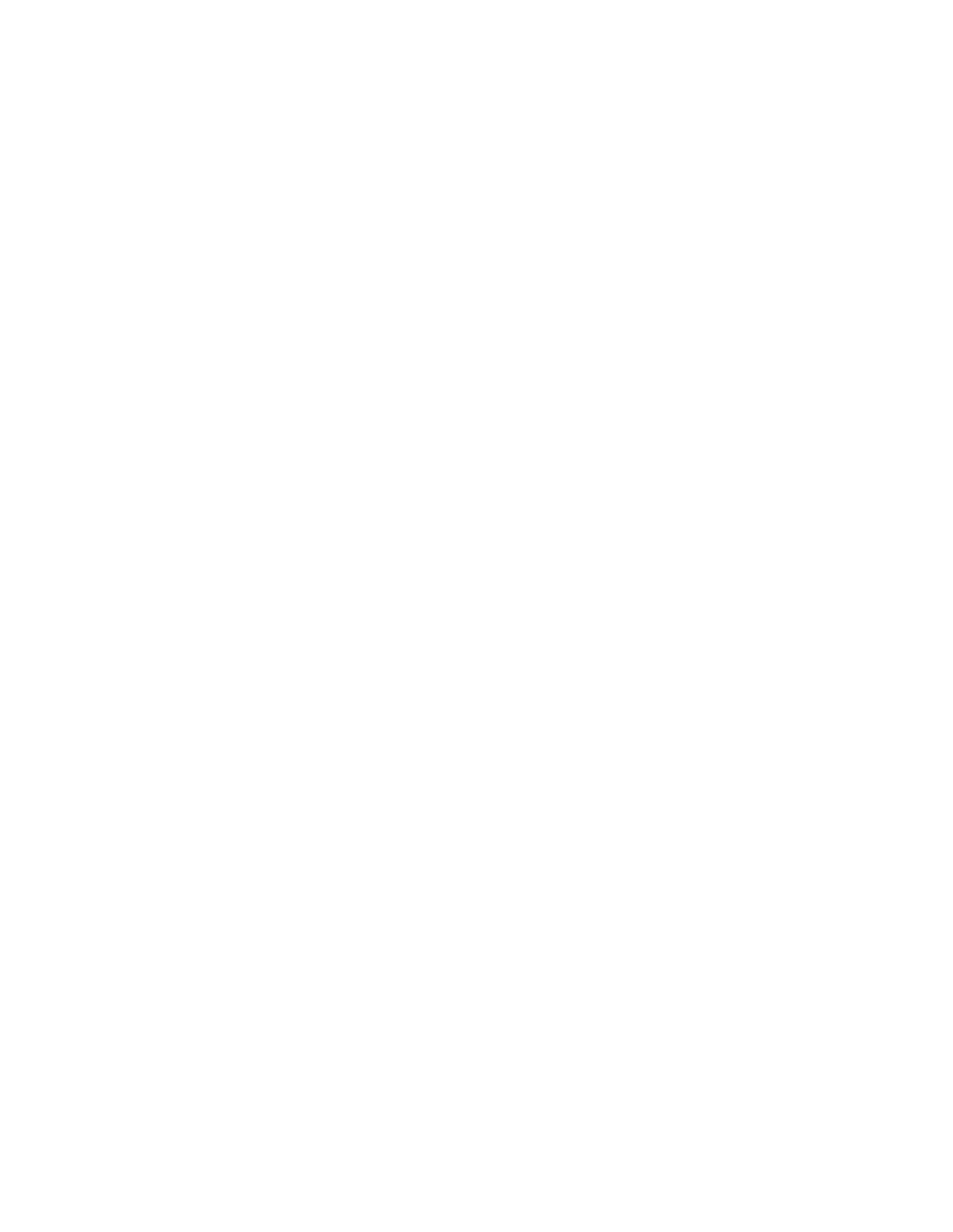# **Learning Resources**:

Student Textbook: N/A

## **Software Resources:**

The following 3D Modelling and Animation packages have been tested and work for this course:

- Blender: A free program available online. [www.blender.org/](http://www.blender.org/)
- Animation Master by Hash Inc: Affordable licensing for schools. [www.hash.com](http://www.hash.com/)
- Maya: very specific hardware requirements and expensive licensing but it does offer a free student version. [www.autodesk.com/maya/](http://www.autodesk.com/maya/)
- 3D Studio Max: expensive licensing but there is a 30 day free trial. [www.autodesk.com/3ds-max/](http://www.autodesk.com/3ds-max/)

The following 3D Game Design software could be used:

- Game Studio: an affordable 3D game design software suite with templates for game creation. A free student version is available. [www.3dgamestudio.com/](http://www.3dgamestudio.com/)
- Unreal Game Engine: very powerful 3D environment software but expensive licensing. A student version is available. [www.unrealengine.com/](http://www.unrealengine.com/)

## **Teacher Resources:**

- The Official Guide To 3D Gamestudio By: Michael Duggan Publisher: Thomson Course Technology Pub. Date: 2007 ISBN-10: 1-59863-362-7 ISBN-13: 978-159863-362-7
- Animation: Master A Complete Guide By: David Rogers Publisher: Nelson Education Ltd. Pub. Date: May 25, 2006 ISBN-10: 1584504757 ISNN-13: 978-1584504757
- Beginning Blender: Open Source 3D Modeling, Animation, and Game Design By: Lance Flavell Publisher: Apress Pub. Date: November 30, 2010 Print ISBN: 978-1-4302-3126-4 Web ISBN: 1-4302-3126-2 Pages in Print Edition: 446
- Introducing Character Animation with Blender By: [Tony Mullen](http://www.wiley.com/WileyCDA/WileyTitle/productCd-047042737X,descCd-authorInfo.html) Publisher: Sybex Pub. Date: February 22, 2010 Print ISBN: 978-0-470-42737-8 Web ISBN: 0-470427-37-X Pages in Print Edition: 480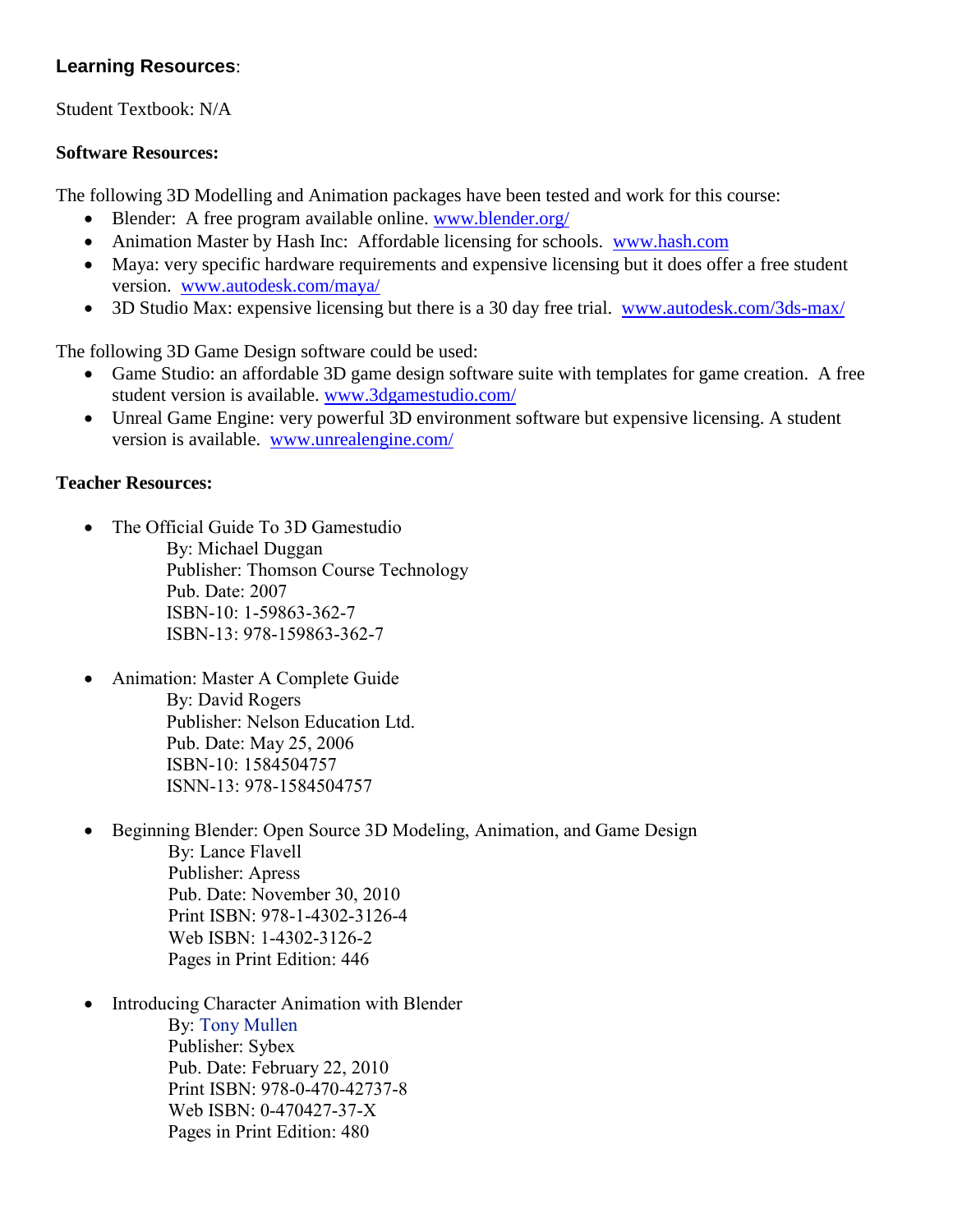Animating with Blender: How to Create Short Animations from Start to Finish

By: Roland Hess Publisher: Focal Press Pub. Date: September 26, 2008 Print ISBN-10: 0-240-81079-1 Print ISBN-13: 978-0-240-81079-9 Web ISBN-10: 0-08-092811-0 Web ISBN-13: 978-0-08-092811-1 Pages in Print Edition: 368

 Beginning Blender: Bounce, Tumble, and Splash! By: Tony Mullen Publisher: Wiley Publishing, Inc., Indianapolis, Indiana Pub. Date: June 30, 2008 ISBN-13: 978-0470192801

# **Additional Information**:

Optional curriculum topics may include:

- Shaders and bump maps
- Custom scripting programming behaviours
- Multiplayer options
- Animated cut-scenes
- CD labels, manuals, boxes, and websites for expansion of publishing unit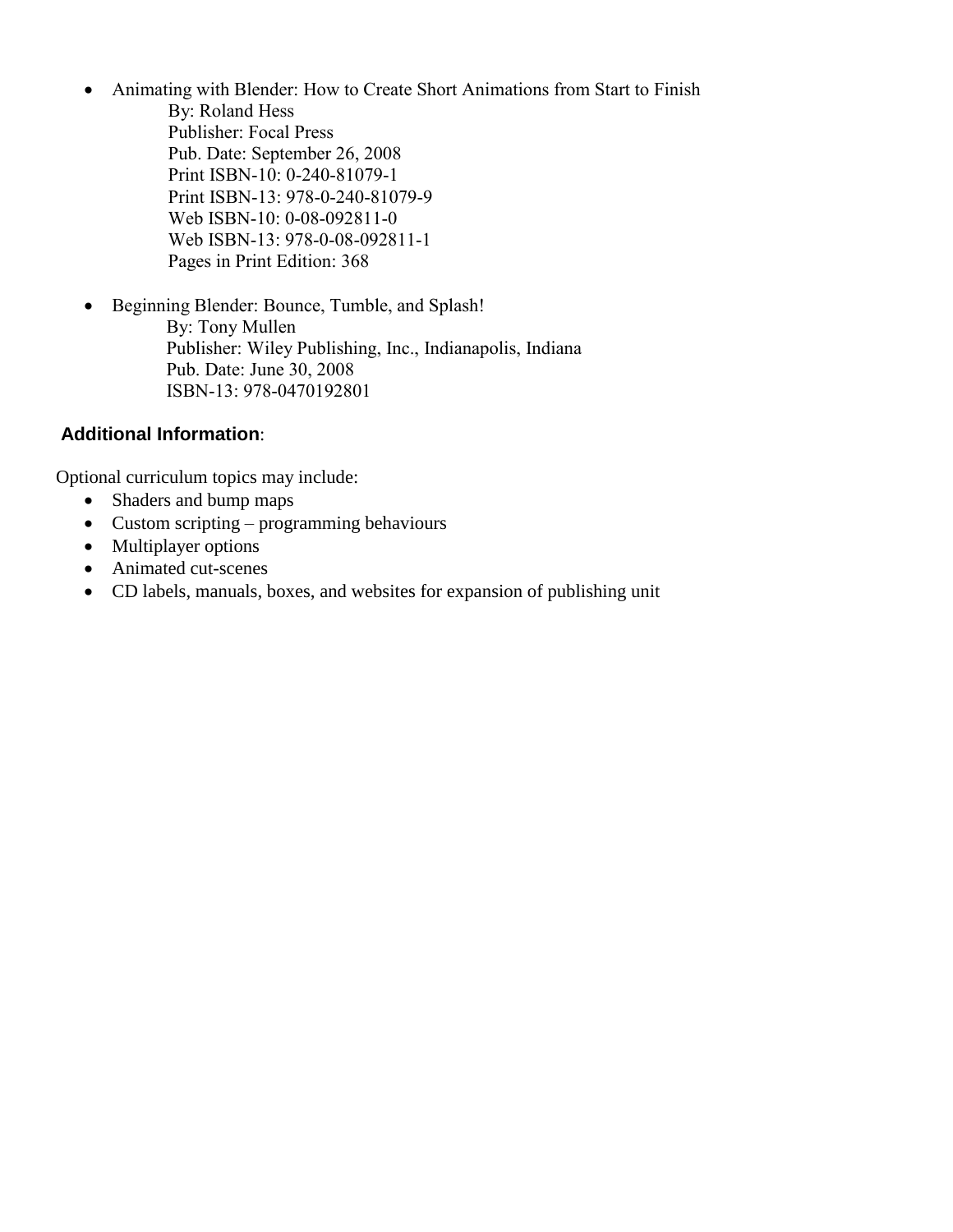# **Example Rubrics:**

# **3D MODELING EVALUATION RUBRIC**

| Criteria     | Beginner (1 or 2)      | Developing (3)         | Accomplished (4)                    | Exemplary (5)                |
|--------------|------------------------|------------------------|-------------------------------------|------------------------------|
| <b>Shape</b> | Little evidence of     | Forms created with     | Model parts are                     | Model has excellent          |
| (artistic)   | form creation, model   | varying success.       | proportional to the                 | visual impact, resulting     |
|              | has little to no       | Symmetry of model      | whole, forms look                   | in a model that is           |
|              | symmetry. Obvious      | may vary.              | correct at all angles,              | inviting and pleasing to     |
|              | defects.               |                        | model is properly                   | the eye.                     |
|              |                        |                        | balanced and shows a                |                              |
|              |                        |                        | good use of emphasis                |                              |
| Technique    | Model contains open    | Model contains few     | (if applicable).<br>Splines follow  | Superb results with low      |
| (technical)  | patches and/or         | creases, most of the   | definable paths, no                 | density mesh. Patch          |
|              | dangling control       | splines well spaced    | evidence of creasing,               | count limited to             |
|              | points, reliance on 3  | with varying success   | model limits the                    | roughly under 500.           |
|              | point patches, creases | in design. Evidence    | number of splines used              | The use of 5 point           |
|              | throughout the         | of preplanning         | to cut down on                      | patches evident.             |
|              | model.                 | process.               | complexity.                         |                              |
| Textures &   | Obvious areas where    | Proper use of          | Good use of colour                  | Use of value                 |
| Colour       | model needs to have    | groupings for ease of  | implying intent of                  | gradations, textures         |
|              | colour but does not    | colouring and editing. | model design                        | appear tactile (real to      |
|              | contain it.            | Model fully coloured   | (imitationalism,                    | the touch). Texture is       |
|              |                        | but may be somewhat    | formalism,                          | well organized and           |
|              |                        | simplified.            | emotionalism). Use of               | could be easily used to      |
|              |                        |                        | variety of strategies (ie:          | create more models           |
|              |                        |                        | materials, surface                  | based on original            |
| Game         | No skeleton or bones   | Skeleton present with  | colour, decals).<br>Joints properly | design.<br>Model contains cp |
| Ready        | present, little        | few errors. Export     | constructed to allow for            | weights. Real                |
|              | attention to properly  | included.              | bend (3 cross sections),            | efficiency with both         |
|              | modeling for           |                        | basic actions present.              | design and low               |
|              | animation. No export.  |                        | No inverted normals                 | memory requirement.          |
|              |                        |                        | leading to holes in the             |                              |
|              |                        |                        | model.                              |                              |